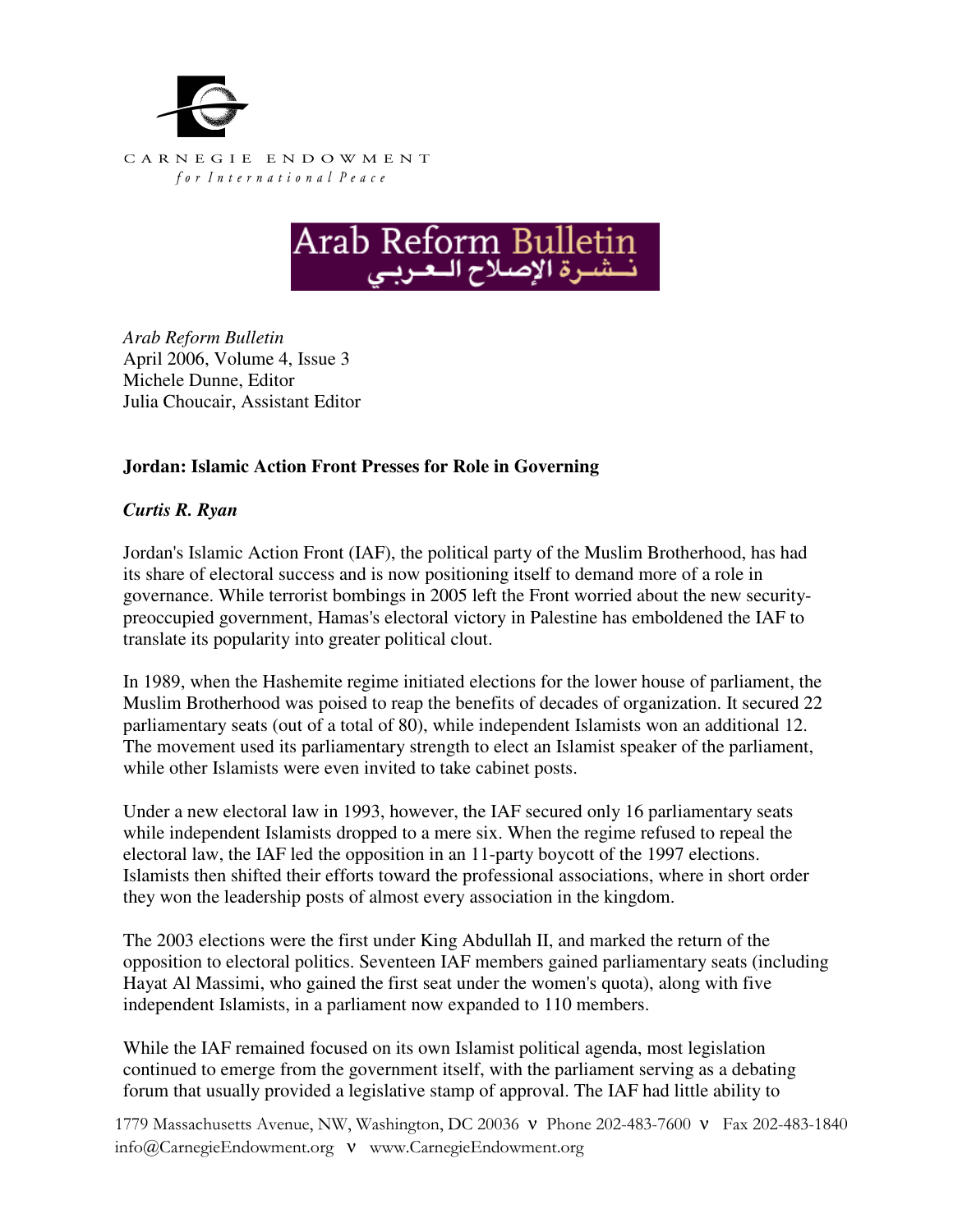advance its broad goals of implementing Islamic law, preventing normalization of ties with Israel, and ultimately of abrogating the peace treaty entirely. The IAF did, however, align itself with other conservative forces in order to block government attempts to change Jordan's laws regarding honor crimes, specifically the lenient legal framework for sentencing men who killed female relatives suspected of shaming the family.

In November 2005 Al Qaeda suicide bombers struck three luxury hotels in central Amman, killing 60 people—mostly Jordanians—and injuring more than 100. The IAF and the Muslim Brotherhood were among the first to respond by organizing anti-al-Qaeda demonstrations. But Islamists in parliament found themselves squaring off with the government following a major cabinet reshuffle. The new government reflected a regime in security-mode, led by Prime Minister Marouf Al Bakhit (former ambassador to Israel and a security hawk) and with conservative royalists Abdul Hadi Al Majali and former Prime Minister Zayd Al Rifai as speakers of the lower and upper houses of parliament.

The government meanwhile called for preemptive war on militant forms of Islamism, which the IAF and Muslim Brotherhood feared might be used against them. In January 2006, the government charged IAF leader Jamil Abu Bakr with "harming the dignity of the state." The charges stemmed from articles on the IAF website that criticized the government tendency to appoint officials due mainly to connections rather than expertise or parliamentary consultations. The charges were dropped the following month, but the sense of harassment remained.

Just as security factors have made life more difficult for the IAF, however, the sweeping victory of Hamas in Palestinian legislative elections has re-invigorated Jordan's already wellorganized Islamist movement. With its campaign emphasis on anti-corruption and social welfare activities, Hamas was in many ways adopting the tactics of Jordan's IAF and Muslim Brotherhood, with which it had even shared office space at one time. But unlike Hamas, the IAF and Muslim Brotherhood do not have a militant wing. Hamas representatives were expelled from Jordan in 1999; the IAF is now calling on the government to recognize Hamas's achievement by restoring ties.

For many Islamists, the Hamas victory was inspiring but also a reminder of their comparative limitations. While Hamas's electoral win translated immediately into a new Hamas-led government, 17 years of Islamist electoral success in Jordan has produced no chance whatsoever to form an IAF government. Consequently, IAF leaders have recently become bolder in articulating their policy priorities as well as in demanding that the government stop harming the Islamist movement through electoral laws designed to minimize their representation.

IAF deputies have charged that in freer and fairer elections they might win 40 to 50 percent of the vote. They further argue that the cabinet should be drawn from parliament rather than appointed by the palace. In the current wrangling over a new law on parties and elections, this issue of linking elections to actual governance remains a key point of struggle between the government and IAF, as they bargain over the ground rules for the 2007 parliamentary elections and the nature of the Jordanian state itself.

1779 Massachusetts Avenue, NW, Washington, DC 20036 ν Phone 202-483-7600 ν Fax 202-483-1840 info@CarnegieEndowment.org ν www.CarnegieEndowment.org